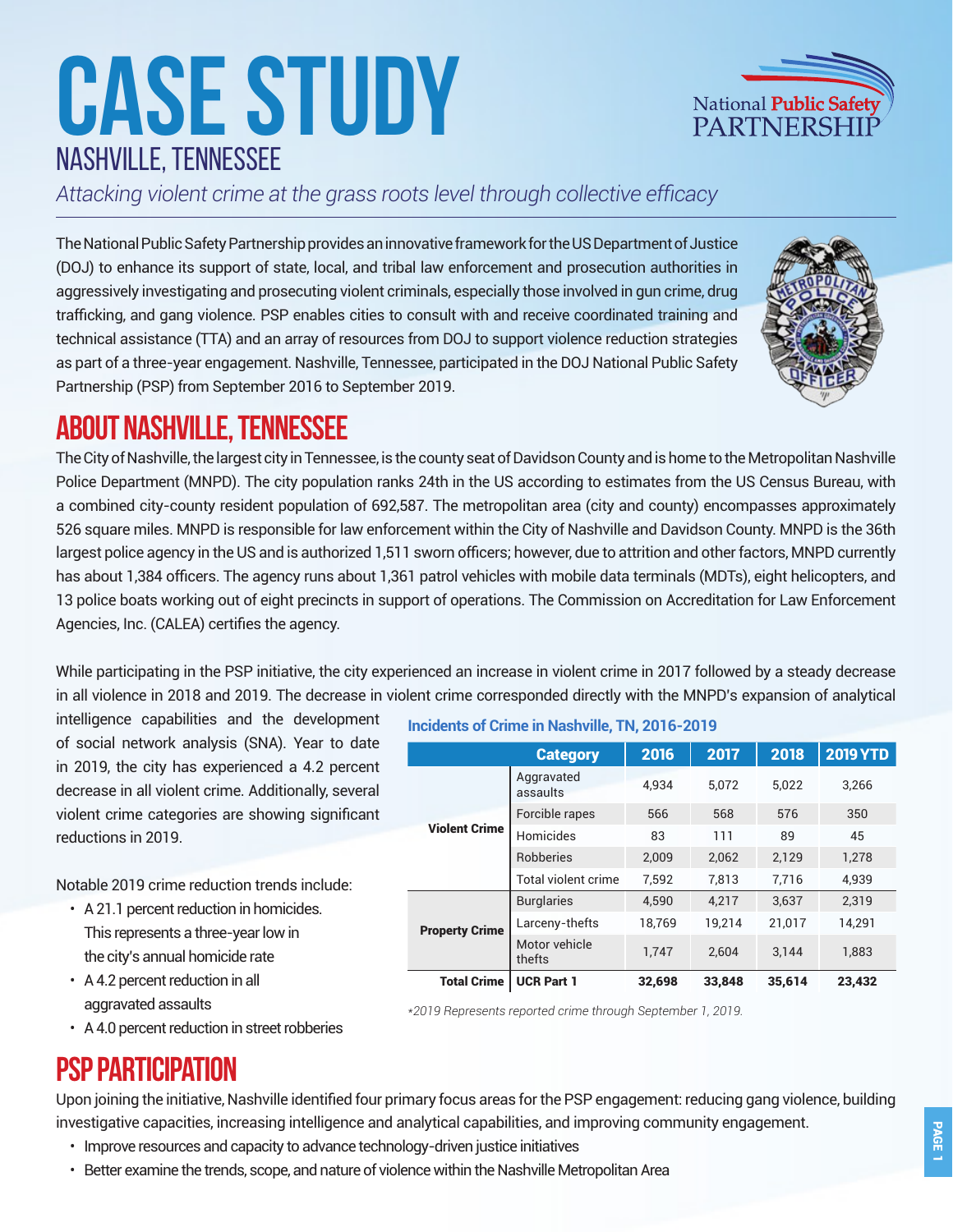- Identify challenges within the homicide investigative process in relationship to national best practices
- Enhance crime analysis capacities and capabilities

The following local and federal partners participated in the Nashville PSP:

- Metropolitan Nashville Police Department
- District Attorney General of Metropolitan Nashville and Davidson County
- US Attorney's Office for the Middle District of Tennessee (USAO–MDTN)
- US Bureau of Alcohol, Tobacco, Firearms and Explosives (ATF)
- US Drug Enforcement Administration (DEA)
- Federal Bureau of Investigation (FBI)
- US Marshals Service (USMS)

#### **Building Investigative Capacities**

The MNPD has traditionally followed a decentralized investigations model. Within this model, the primary investigative units are located in the patrol precincts and fall under the direct command of precinct commanders. Within Nashville, this decentralized approach has empowered precinct commanders and helped detectives better understand crime trends and patterns. Despite these advantages, the department leadership team was concerned that the precinct investigative units lacked the expertise and structure to investigate homicides. In response to these concerns, PSP subject experts provide TTA on homicide investigatory and prosecution functions in August 2017. As a result, the MNPD developed a cross-precinct hybrid homicide team in the Hermitage and South precincts. The team consists of a small group of detectives who work across the two district boundaries. They share resources and draw from the collective expertise within each precinct. This cross-precinct hybrid team has strengthened homicide investigations while allowing the agency to maintain its decentralized investigative model.

### **Increasing Intelligence and Analytical Capabilities**

Nashville leveraged a wide range of PSP expertise and resources to enhance its capacity to conduct intelligence and crime analysis. In October 2017, PSP subject experts provide technical assistance to enahnce the crime analysis capabilities of the department. This resulted in a set of recommendations to maximize the utility of inhouse administrative and contextual data maintained by county GIS. Other recommendations included a structural reorganization of the crime analysis staff, a civilization strategy for crime analysis positions, and the identification of training and partnership opportunities. Concurrently, members of MNPD's crime analysis team attended SNA training at the Naval Post Graduate School, and they received intensive on-site training on implementing a SNA platform. Because of these

#### NASHVILLE PSP PARTNERS



#### EXAMPLES OF TRAINING AND TECHNICAL ASSISTANCE provided to **the NASHVILLE PSP Site**

DEA El Paso Intelligence Center Peer Exchange (April 2017)

Naval Postgraduate School Symposium for Social Network Analysis Training (May 2017)

Homicide Investigations Training and Technical Assistance (August 2017)

Community Capacity Technical Assistance (August 2017)

Crime Analysis Capacity Technical Assistance (October 2017)

International Association of Crime Analysts Annual Training Symposium (October 2017, October 2018)

Collective Efficacy Training (February 2018)

Crime Analysis Community of Practice Meeting (April 2018)

Homicide Investigations Hybrid Team Training (April–May 2018)

FBI Digital Imaging and Video Recovery Team Training (May 2018)

Social Network Analysis Technical Assistance (2018)

Crime Analysis Trainings (for executives training and analysts) (2018)

FBI Advanced Homicide Investigations Courses (2019)